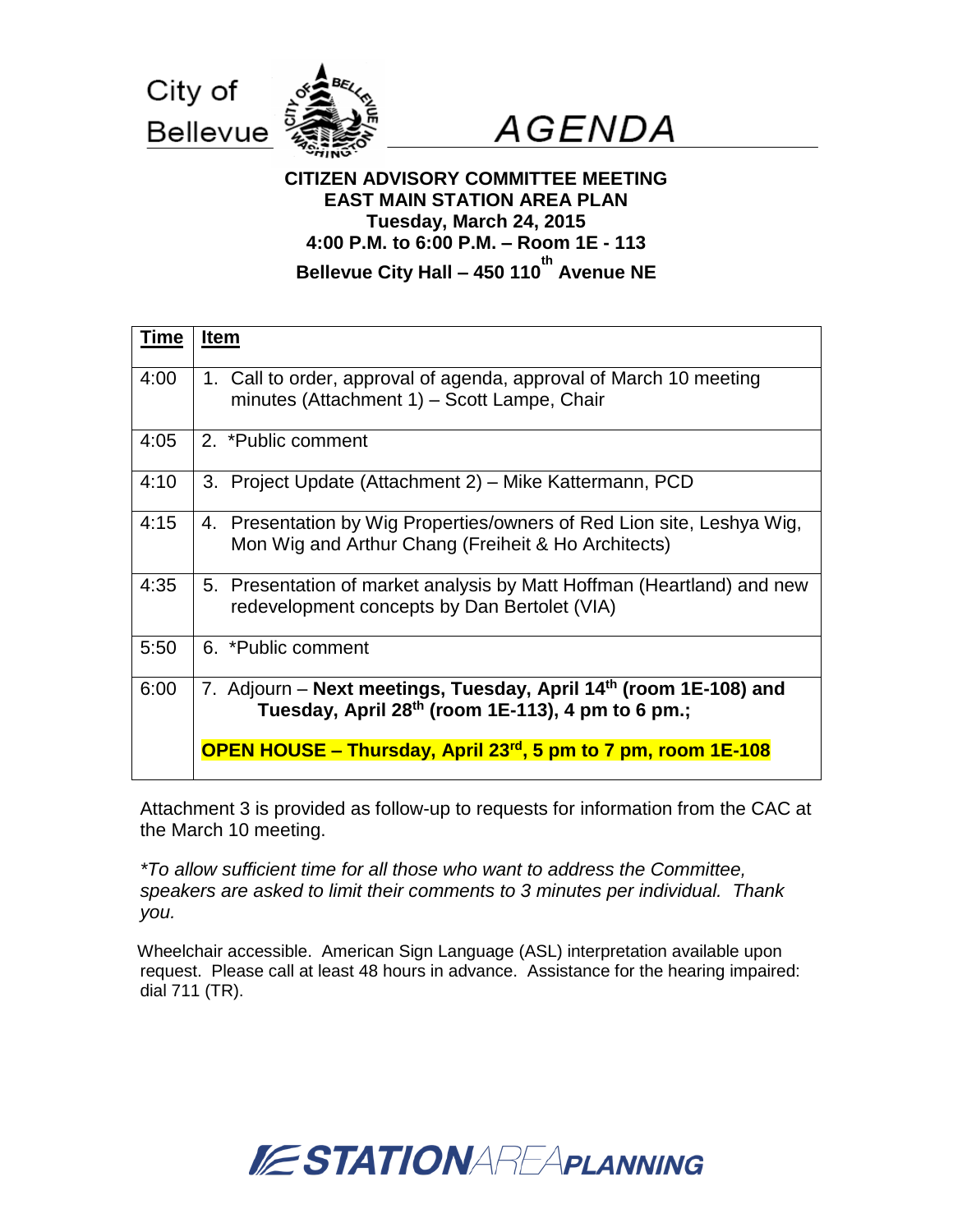#### CITY OF BELLEVUE EAST MAIN STATION AREA PLANNING CITIZEN ADVISORY COMMITTEE MEETING MINUTES

| March 10, 2015<br>$4:00$ p.m. | <b>Bellevue City Hall</b><br>Room 1E-120                                                                                                                                   |
|-------------------------------|----------------------------------------------------------------------------------------------------------------------------------------------------------------------------|
| <b>MEMBERS PRESENT:</b>       | Christie Hammond, John King, Scott Lampe, Jim<br>Long, Danny Rogers, Alexander Strunkin, Bill<br>Thurston, Pamela Unger                                                    |
| <b>MEMBERS ABSENT:</b>        | Chris Breiland, John D'Agnone, Erin Powell                                                                                                                                 |
| <b>OTHERS PRESENT:</b>        | Mike Kattermann, Department of Planning and<br>Community Development; Kate March, Phil Harris,<br>John Murphy, Department of Transportation; Adam<br>Parast, Transpo Group |
| RECORDING SECRETARY:          | Gerry Lindsay                                                                                                                                                              |

#### 1. CALL TO ORDER, APPROVAL OF AGENDA, APPROVAL OF MINUTES

Chair Lampe called the meeting to order at 4:04 p.m.

A motion to approve the agenda was made by Ms. Hammond. The motion was seconded by Mr. Long and it carried unanimously.

A motion to approve the minutes was made by Mr. King. The motion was seconded by Ms. Unger and it carried unanimously.

- 2. PUBLIC COMMENT None
- 3. PROJECT UPDATE, CAC INFO REQUEST

Senior planner Philip Harris reminded the Committee that the station area planning work addresses the future of the station area. For the East Main station that refers to how the station will be integrated with its residential surroundings, what will be happening on the east side of 112th Avenue SE, and the southern portion of the downtown. The Committee is not charged with addressing construction issues.

Mr. Harris shared with the Committee a map showing the existing pedestrian network, including sidewalks and trails. He also shared a map of bicycle facilities in the area. Yet another map was shown to the Committee indicating the walkshed around the station, or the area that can be reached within a ten-minute walk of the station. SE 1st Place will be closed off and a new pedestrian access will be created to connect with the park. At the south end of the station there will be a signalized crosswalk. SE 4th Street will be closed to all but emergency vehicles.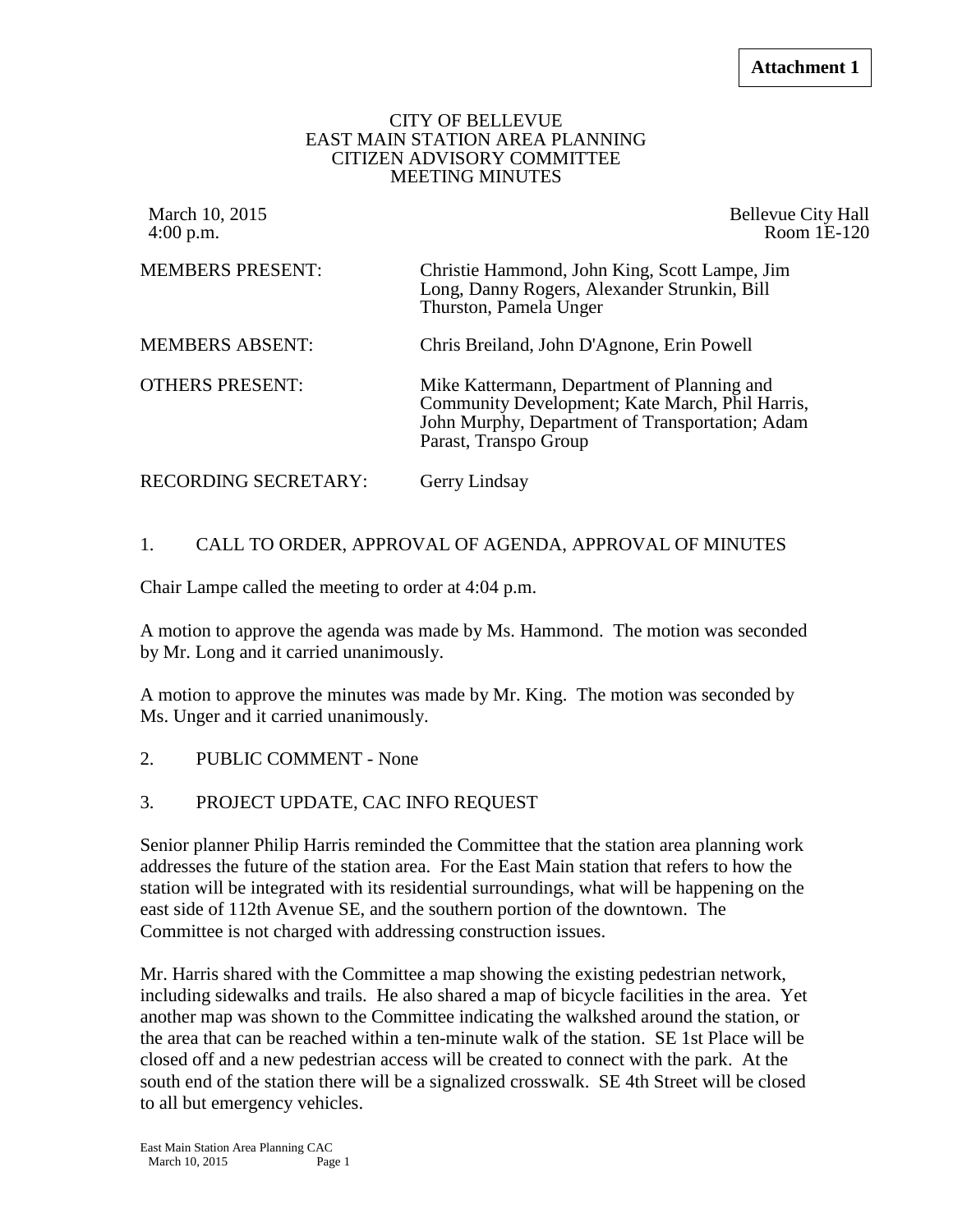Chair Lampe commented that early on the Committee discussed whether or not there should be access to the park from 112th Avenue SE. Because the tracks will need to be crossed, any access would have to be via a bridge going up and over the catenary, or via tunnel under the tracks. Either way would not be simple or inexpensive.

Mr. Harris showed the Committee a map showing the future walkshed based on the roadway closures. He pointed out that an area along the west side of 112th Avenue SE to the north of Surrey Downs Park will not be accessible for pedestrians.

A number of pedestrian network improvements are planned for the downtown area, including along Main Street. An off-street path will be created on the west side of 112th Avenue SE from SE 8<sup>th</sup> Street to Main Street that will connect to a path on the south side of Main Street that will be located between 110th Avenue NE and 116th Avenue NE. The trail will be a continuation of the trail that will start in south Bellevue on the east side of Bellevue Way and  $112^{th}$  Avenue SE to SE  $8^{th}$  Street. The crosswalks at the intersection of 112th Avenue SE and Main Street are identified for enhanced treatment; these treatments vary by location, but could include flashing lights and special pavement markings, possibly a raised crosswalk. A bicycle lane will be constructed along 114th Avenue SE adjacent to the freeway that will connect with Main Street. Both Bellevue Way and 106th Avenue SE will include shared roadway facilities to accommodate bicycles.

Mr. Harris said some have raised the issue of improving pedestrian access between the southern part of Surrey Downs and the Bellfield residential area. He noted that while there are not a lot of sidewalks within the Surrey Downs neighborhood, the streets currently have little traffic and are very walkable.

Chair Lampe said one of the issues talked about in the past is the fact that the high school is outside the ten-minute walkshed. He asked if the school district has called for providing better access to the station. Ms. Hammond pointed out that there is a trail from 108th Avenue SE through the neighborhood. Chair Lampe said even with that shortcut the high school remains outside the ten-minute walkshed.

Ms. Hammond clarified that there will be a crosswalk to the south of the South Bellevue station allowing pedestrian access to the east side of 112th Avenue SE, and asked how far south the next crosswalk is. Mr. Harris said the next crosswalk is more than one thousand feet away at SE 6th Street. Northbound pedestrians from that point will need to use the off-street path to Main Street in order to get around the train.

Responding to a comment made by Mr. Long, Mr. Harris said there is a drop-off on the east side of 112th Avenue SE, making it difficult to locate a trail there.

Ms. Hammond pointed out that currently the residents of Bellfield, Bellecrest and Surrey Downs are able to access the Slough and he blueberry farm on foot. Once the project is complete, that pedestrian access will disappear. She said she would like to see pedestrian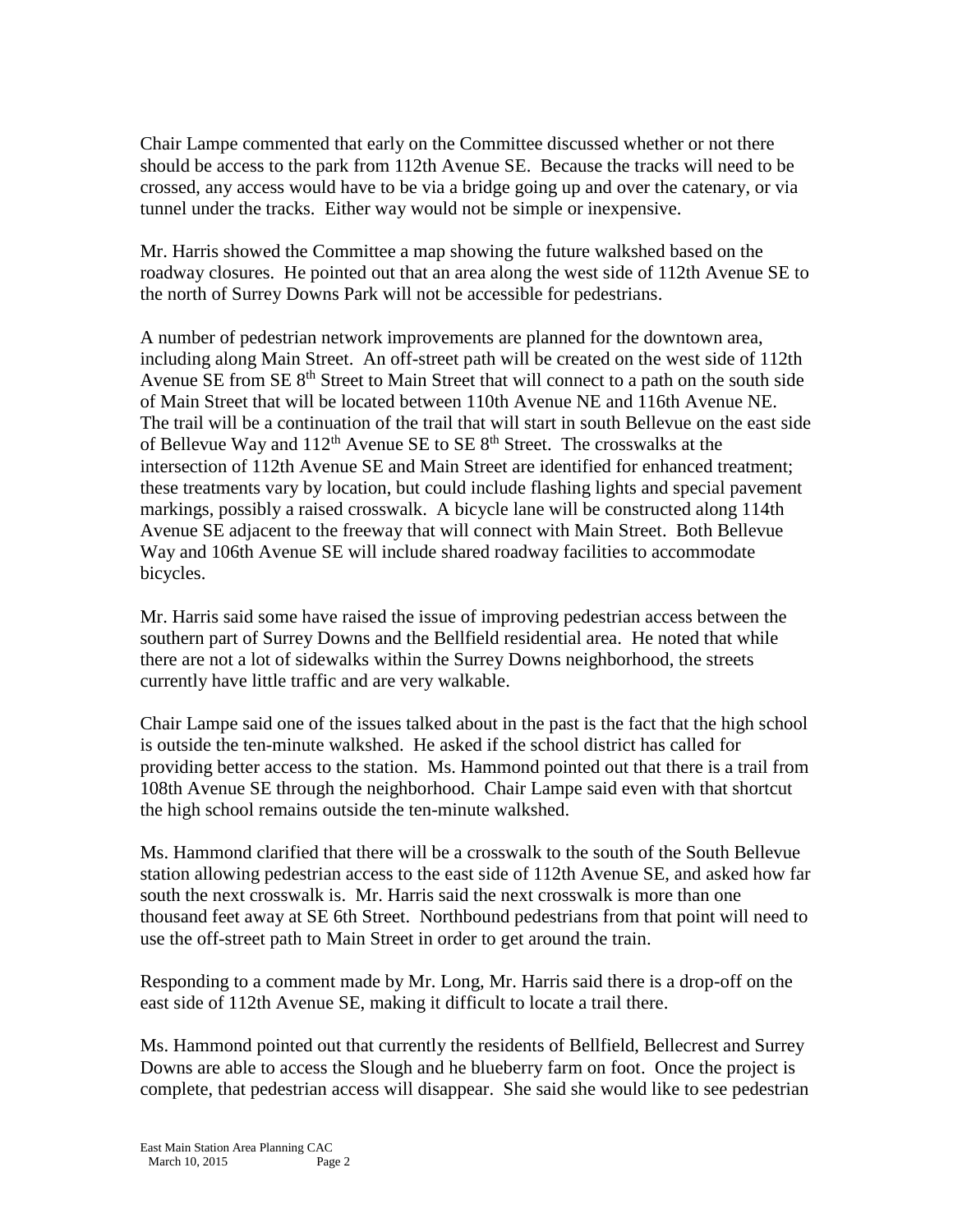access added to the south of SE 4th Street to let people cross 112th Avenue SE.

Ms. Unger asked if the existing small park and ride across from the Residence Inn on SE 8th Street will go away once the light rail line is completed. Mr. Harris said that may depend on what the bus service plan is. The park and ride also lies within the right-ofway for I-405 and in the future should the freeway need to be widened the site will be lost.

Ms. Unger pointed out that with pedestrian access to Surrey Downs Park limited, people may choose to drive to it instead. That will increase traffic on what are now safe roads and may be an argument in favor of sidewalks in the neighborhoods. Chair Lampe reminded her that the park is set to be downgraded from a regional park to a neighborhood park and that the ball fields will be going away. The parking lot will have only 15 to 20 stalls. Once access from 112th Avenue SE is closed off, the lion's share of traffic in the neighborhood will be residents.

Mr. King commented that there likely will be people dropping people off on 111th Avenue SE given that there will only be three spots at the kiss and ride on 112th Avenue SE. People will have to come through the Surrey Downs neighborhood to drop people off and pick them up on 111th Avenue SE.

Ms. Hammond suggested it would be unrealistic to assume there will be less vehicular traffic just because automobile access to the neighborhood from 112th Avenue SE will be closed off. There is a real need to continue focusing on pedestrian safety within the neighborhood.

#### 4. NON-MOTORIZED ACCESS AND CIRCULATION

Associate planner John Murphy reminded the Committee that he had previously shared a number of maps showing traffic calming and parking strategies, primarily within the Surrey Downs and Bellecrest neighborhoods. He allowed that 108th Avenue SE is quite long but much of it is within the study area. The five major vehicular access points into the neighborhood currently are SE 1st, SE 4th, SE 11th, SE 2nd and 110th Avenue SE. At most of the entrances along 112th Avenue SE there are entry treatments in the form of raised pavement that signify to motorists that they are entering a different kind of street. Once East Link is up and running each of the access points will be removed along with the entry medians.

Mr. Murphy said the city has not engaged in a lot of traffic calming activities in the Surrey Downs neighborhood based on the current guidelines that stipulate vehicular speeds must be at certain levels as determined by speed studies. The studies done in the Surrey Downs neighborhood have never risen to the point of warranting speed humps or other types of traffic calming measures. Passive measures have been implemented, however, including 25 mile per hour lane markings on the pavement. There are a series of speed humps situated along 108th Avenue SE in addition to passive lane markings.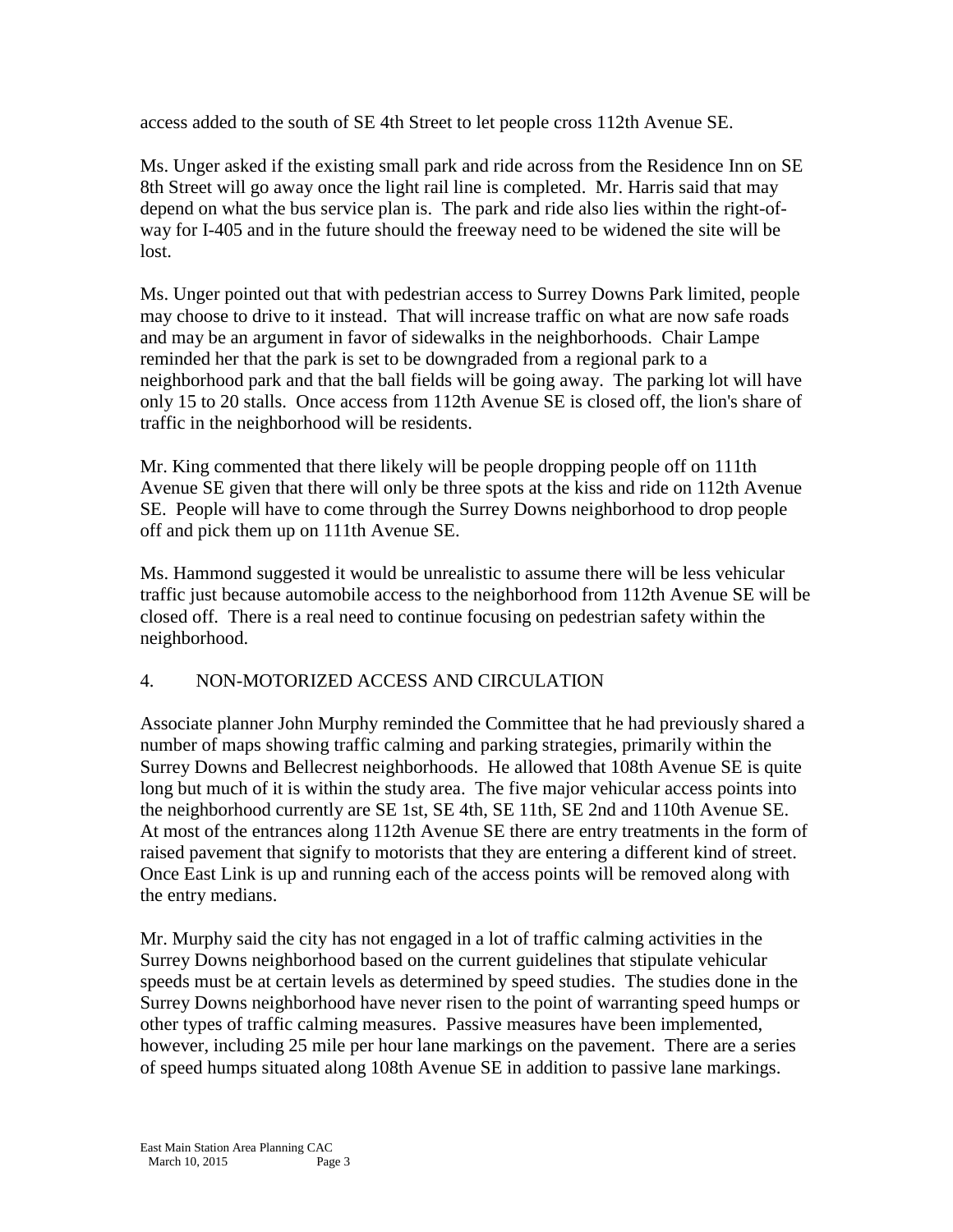Residential Parking Zones (RPZ) exist in the neighborhood. It is difficult for the city to effectively address all 16 of the existing RPZs and residents have called for increased enforcement. The Surrey Downs RPZ was the first created in the city and it was done in response to growth in the downtown.

The right-in/right-out restriction at Main Street and 110th Avenue SE prevents those traveling west on Main Street from accessing the neighborhood. Those exiting the neighborhood must go east on Main Street. There is also a no-through movement on southbound 108th Avenue SE across Main Street. Southbound through is allowed only for bicycles and buses.

Answering a question asked by Chair Lampe, Mr. Murphy said the city uses the standard 85th percentile as the threshold for speed humps within a neighborhood. That translates into 85 percent of all vehicles traveling at or below 35 miles per hour. The speed studies done on 109th Avenue SE have indicated the 85th percentile speed is around 31 miles per hour; while that exceeds the posted 25 miles per hour, it is not to an extreme degree.

Mr. Murphy said the city is currently involved in collecting fresh data on traffic volumes at all of the entrances into the neighborhood and at key locations within the neighborhood on 109th Avenue SE, 111th Avenue SE and SE 4th Street. The traffic study extends into the Bellecrest neighborhood and into the downtown on the east side of 112th Avenue NE as well.

Answering a question asked by Ms. Hammond, Mr. Murphy said the 85th percentile is not a perfect metric but serves as a threshold. The vast majority of drivers on 109th Avenue SE are traveling at 31 miles per hour or less; only 15 percent are exceeding that speed. Around parks and elementary schools where there are more pedestrians the threshold is lowered to 30 miles per hour. The opportunity may exist in the study area to take another look at the guidelines given the recognition that the light rail will be a big pedestrian generator. Besides the speed studies, there are other factors that go into determining where sidewalks should be constructed, including safety, Transportation Commission review and City Council selection. The Neighborhood Sidewalk Program is another option.

Ms. Hammond said safety must be taken into consideration. The Surrey Downs neighborhood is seeing strong growth in the number of residents with small children.

Chair Lampe commented that as a Transportation Commission member he understands there is a screaming need for sidewalks all around the city. The city only scratches the surface of the need with what is built every couple of years.

Mr. Parast asked where the neighborhood believes the greatest need for sidewalks is. Mr. King said the place to start is with the East Main station. There is also a need to accommodate high school students. Sidewalks are also needed on 111th Avenue SE and on SE 2nd Street. Ms. Hammond added that 109th Avenue SE between Main Street and SE 11th Street is a straight speedway and a sidewalk is needed on at least one side of the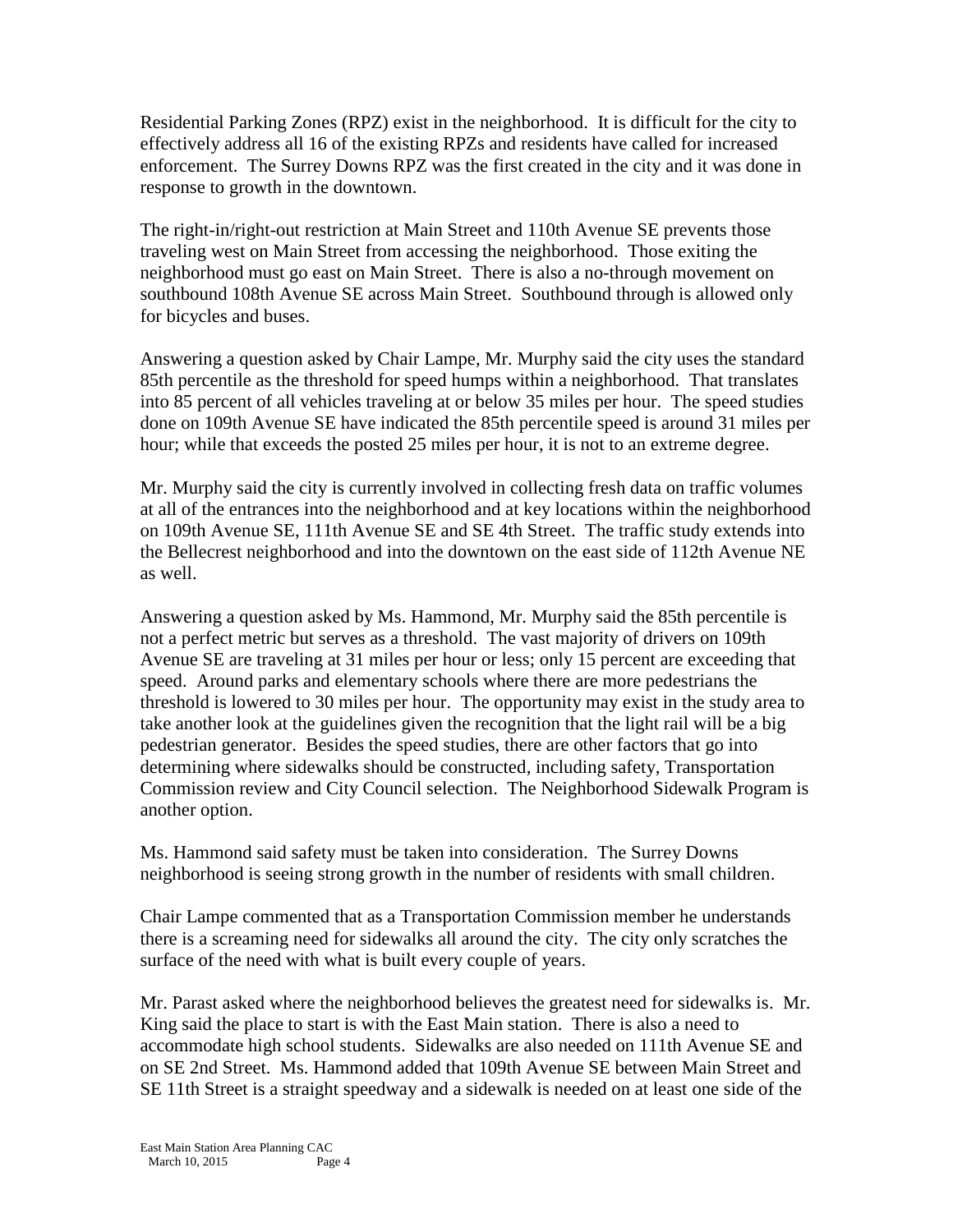road. If the park does see increased use by people driving to it, SE 11th Street will also need sidewalks.

Ms. Unger proposed addressing the issue of access into the neighborhood from 110th Avenue SE before prioritizing where sidewalks are most needed in the community. Chair Lampe commented that regardless of whether or not the configuration of the intersection of Main Street and 110th Avenue SE changes, the potential for additional traffic in the neighborhood exists and that brings with it safety issues.

Mr. Murphy allowed that while the city wants to see thresholds met before initiating traffic calming measures such as speed humps, their placement is largely community driven. The city leaves to the residents decisions about if and where speed humps should be located.

Mr. Parast said whenever traffic restrictions or calming actions are taken there is always an inherent tradeoff. There is no technical solution that will solve everyone's issues, and in fact some issues do not have technical solutions. He asked for comment on how the current RPZ system within the study area is working.

Chair Lampe said the current situation is clearly different from what it will be when the station is operational. He said he could see no point in comparing how things stand presently with what the future might bring. Mr. Parast said part of the complexity lies in the fact that no one knows exactly how people will behave in the future. Certainly hide and ride activities will be more of an issue in the future than it is currently, but maybe the city will engage in more comprehensive enforcement in the future.

Ms. Hammond commented that regardless of how lenient or strict the rules about parking will be in the future, if the rules are not enforced they will not matter.

Mr. King said one option might be to develop a different RPZ for the area around the station. Ms. Unger agreed and said the distance persons are likely to walk after parking should be taken into account. Mr. Murphy said that breakpoint is usually around a quarter of a mile, though parking costs could get people to walk a little further. He said it might make sense to recommend a parking study before the station opens and another afterward to see if there is a large increase in parking violations.

Ms. Unger noted that sidewalks are not currently needed in the neighborhood, but said the Committee should recommend revisiting the topic a year after the station opens if there is not going to be any action to construct sidewalks before East Link begins operations.

Mr. Thurston said the problem is either real or imagined. Should a before and after study highlight the need to make changes, the actions would be based on real needs and real facts. There is no doubt there are concerns about having the station, the kiss and ride, and the potential traffic that might be generated.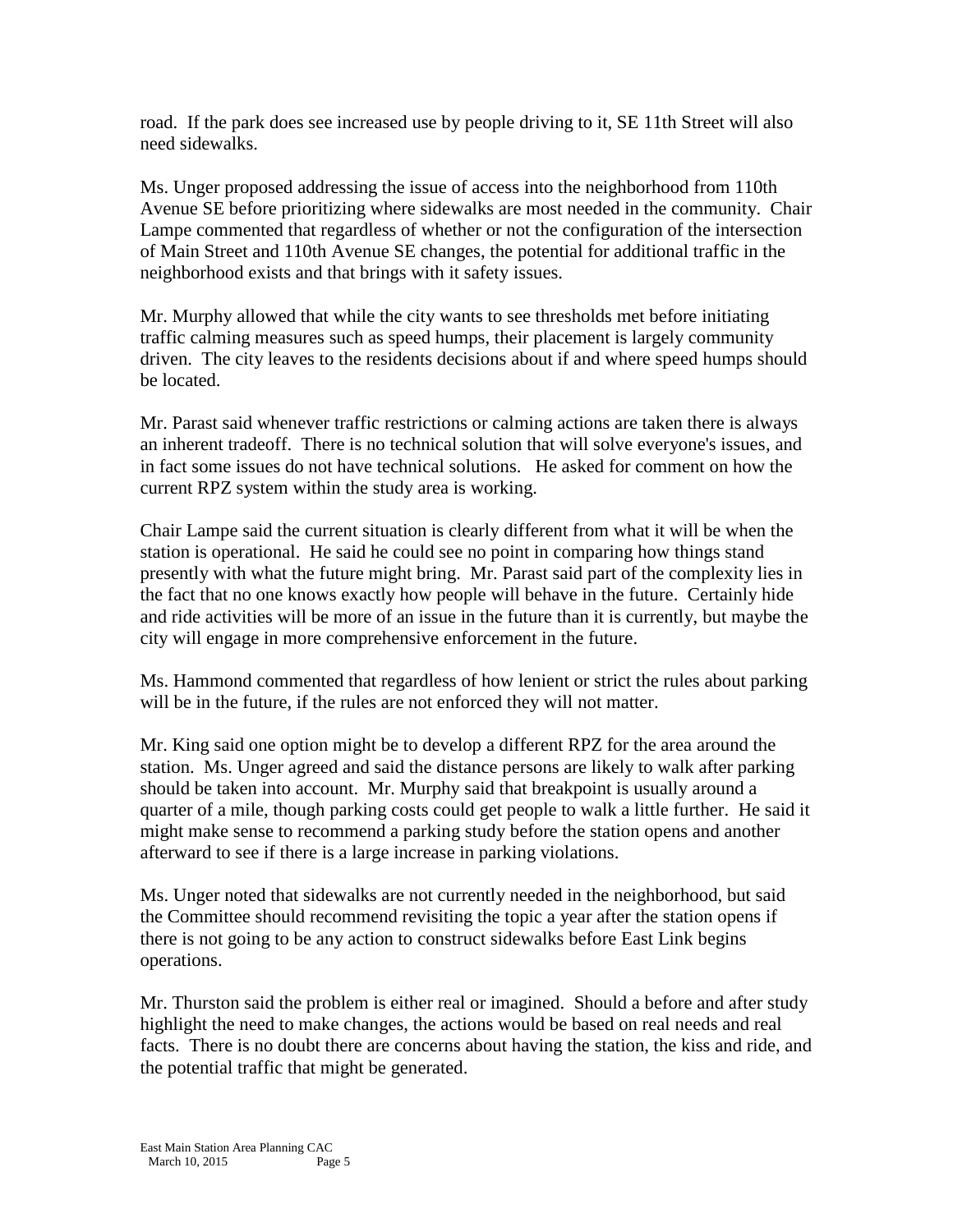Ms. Unger said residential access is not currently a big problem. It will be more inconvenient once the access points are closed off, but not that much more inconvenient, except for the impact the change will have on the Bellecrest neighborhood due to the increased number of people using 110th Avenue SE to get into Surrey Downs.

Mr. Thurston pointed out that the commercial side of 112th Avenue SE could be impacted as well. Drivers might elect to park their cars in those parking lots and then hop on the train. Surrey Downs has limited access via a circuitous system of roads, but some of the commercial interests are facing huge exposure. Given that there will only be three spots at the proposed kiss and ride, it will easily be filled up. Waiting cars will trigger backups. It is not difficult to imagine people dropping riders off in all kinds of places around the city rather than go to the main station. The East Main station has been billed as a convenience, but the question remains whether the area is set up to handle the impacts associated with the convenience without adverse consequences.

Mr. Parast agreed the kiss and ride is something the Committee should look at relative to how to best provide vehicle access to the station. Mr. Harris said there are always tradeoffs to weigh. It is good that the Committee is talking about the commercial area as well as the residential area. There remain uncertainties about what will occur long term in the commercial area as it redevelops over time, but there is the potential for more streets there.

Ms. Hammond said one of the things the Committee talked about early on relative to commercial traffic was the fact that currently traffic in the right-hand lane heading east on Main Street backs up from 112th Avenue SE past 110th Avenue SE as people try to turn right. The kiss and ride has always been a big question as to whether it will trigger even bigger backups.

Answering a question asked by Ms. Unger, Mr. Harris said it was his understanding that there will be kiss and ride locations to serve both southbound and northbound drop-offs on 112th Avenue SE.

Mr. King said the closure of two of the five entrances and exits to the neighborhood will put more pressure on 108th Avenue SE and on SE 2nd Street. With the additional traffic that will come from the large projects being built on Bellevue Way and Main Street, residents of the neighborhood may at times be sealed off.

Ms. Hammond commented that access to areas south of Main Street for traffic coming off of I-405 is difficult. Drivers that get off at NE 4th Street cannot turn onto 112th Avenue SE and must go into the downtown first. Southbound traffic on I-405 wanting to get to Surrey Downs can take the SE 8th Street exit but if they do so they will have to come back north on 112th Avenue SE. She asked what is going to happen to the ingress and egress on SE 8th Street from 112th Avenue SE once the train is operational. Mr. Murphy said he was unwilling to speculate. He said the area will be included in the traffic study to be done by the city's modeling group.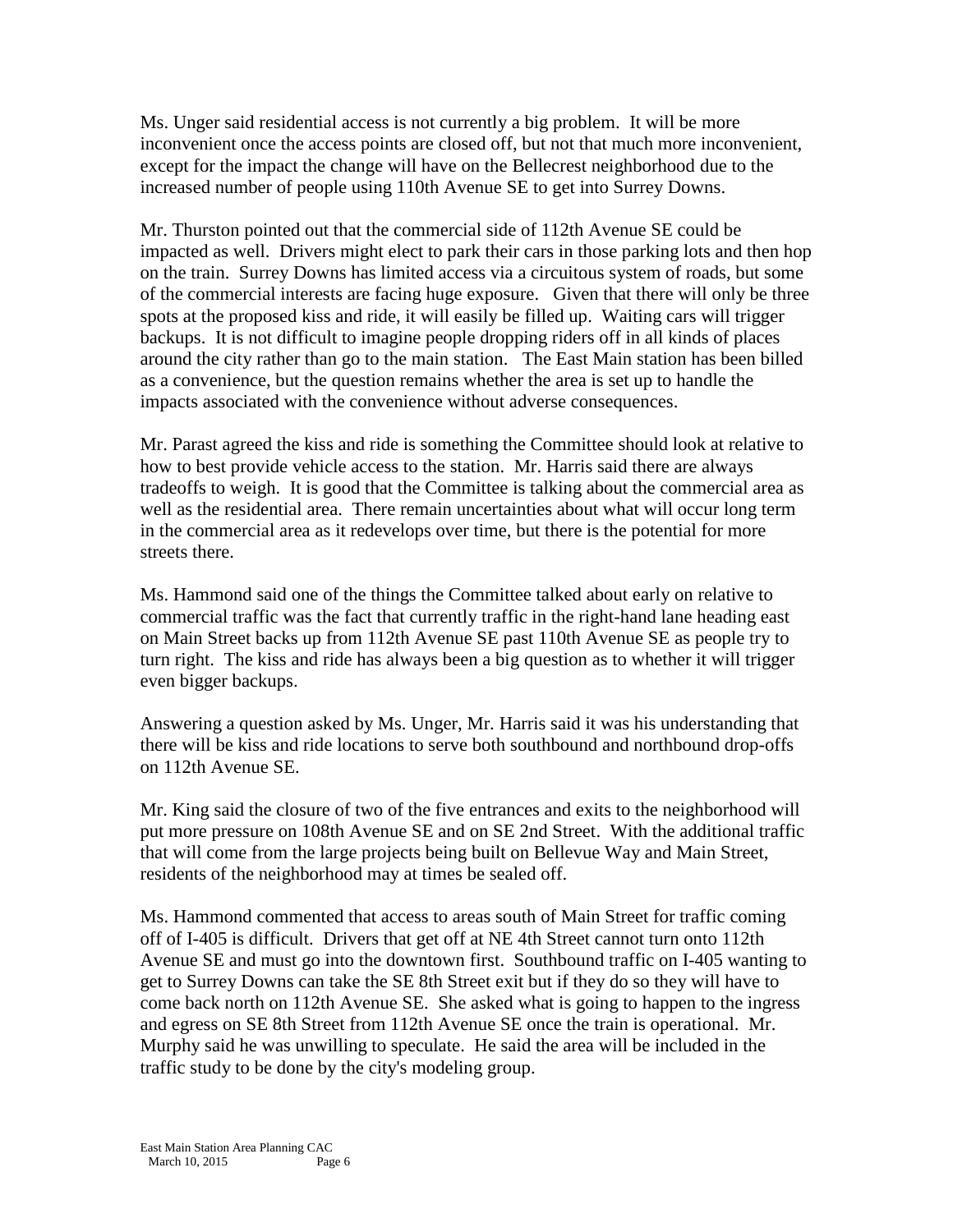Mr. Thurston pointed out that once construction begins and heavy trucks start taking over the streets, there are going to be all sorts of traffic problems. Chair Lampe noted that construction impacts fall outside the purview of the Committee.

Mr. King asked if there are any plans to change either the speed or lane configurations for 112th Avenue SE. Mr. Harris said no bike lanes will be added given that an off-street path will be constructed. He also said there are no specific plans for changing the number of lanes though there have been discussions about reducing the four lanes to three to accommodate a turn lane.

Ms. Unger suggested consideration should be given to installing a signal on Main Street to control the intersections of 110th Avenue SE and 110th Avenue NE to allow for access into and out of the neighborhood. Mr. Murphy reminded the Committee that that would represent another trade-off between potentially increasing access to and thus traffic in the neighborhood and maintaining the status quo which limits traffic in the neighborhood.

Ms. Unger said another option that would improve access for the neighborhood would be to connect 110th Place SE with SE 2nd Street.

A motion to extend the meeting by 15 minutes was made by Ms. Unger. The motion was seconded by Mr. King and it carried unanimously.

Mr. Thurston commented that if there were no kiss and ride option associated with the East Main station, people would still drop people off in various places but not necessarily right by the station.

Mr. Strunkin said that could trigger some safety concerns.

Ms. Hammond commented that westbound traffic on Main Street wanting to turn left onto 108th Avenue SE are benefited from having the flashing yellow arrow. She said a lot more traffic can be anticipated on Main Street, however, and suggested that a left-turn arrow facilitating the turn could improve things.

# 6. PUBLIC COMMENT - None

Mr. Harris briefly outlined the next steps in the process and noted that the next meeting would be on March 24.

# 7. ADJOURN

Chair Lampe adjourned the meeting at 6:06 p.m.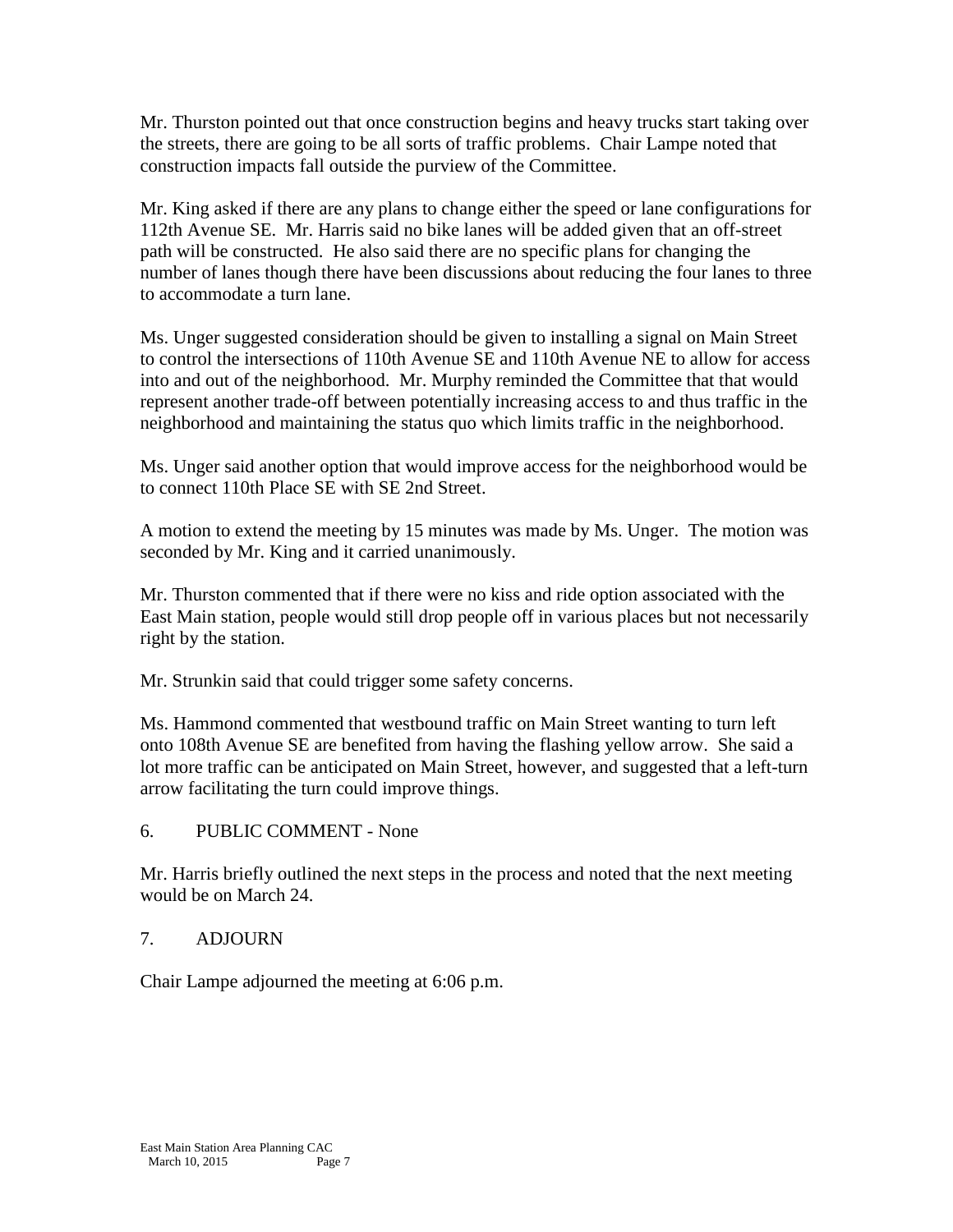

**DATE:** March 24, 2015

**TO:** East Main CAC Members

**FROM:** Mike Kattermann, Senior Planner, 452-2042 *Planning & Community Development Department*

**SUBJECT:** Project Update

The project update on the agenda for this meeting is summarized in this memo in order to allow more time for the other items on the CAC agenda. The next two CAC meetings (March 24, April 14) are the only opportunities for the CAC to provide feedback on the concepts that will be presented for public comment at the public open house, now tentatively scheduled for April 23<sup>rd</sup> (more information below). Also included with this memo is a draft list of principles to guide the CAC discussion and ultimate recommendation on the redevelopment area and an update on planning for the CAC tour of the Central Link light rail system.

**Attachment 2**

#### **April 23rd Public Open House**

The original schedule set a tentative date of April 16 for a public open house to solicit feedback on initial concepts for land use, traffic and access issues. Staff is now planning to have a public open house on **Thursday, April 23 from 5 to 7 pm in room 1E-108 at city hall**. In addition there will be an online open house with the same information that will be open for public comment from approximately April 17 through May 10. In order to prepare all of the necessary materials and provide timely public notice, staff and consultants will be seeking feedback from the CAC on two redevelopment scenarios that are intended to show additional levels and types of redevelopment that could occur between the bookend scenarios presented at the February  $24<sup>th</sup>$  meeting. We will be asking the CAC whether to proceed with the open house based on your feedback on the work to date for both the land use and the transportation discussion. The next CAC discussion on transportation materials (April 14) occurs after the decision date on proceeding with the open house; however, there will be time to make some changes to the transportation materials before the open house goes live online.

It is important to keep in mind that the information that will be presented to the public will not be presented as a proposal or recommendation. These public open houses are an important and valuable part of the process for the CAC as you continue your work. The purpose of the April 23 open house is to test different ideas so the CAC can obtain public feedback before preparing a draft recommendation which will also be presented to the public for their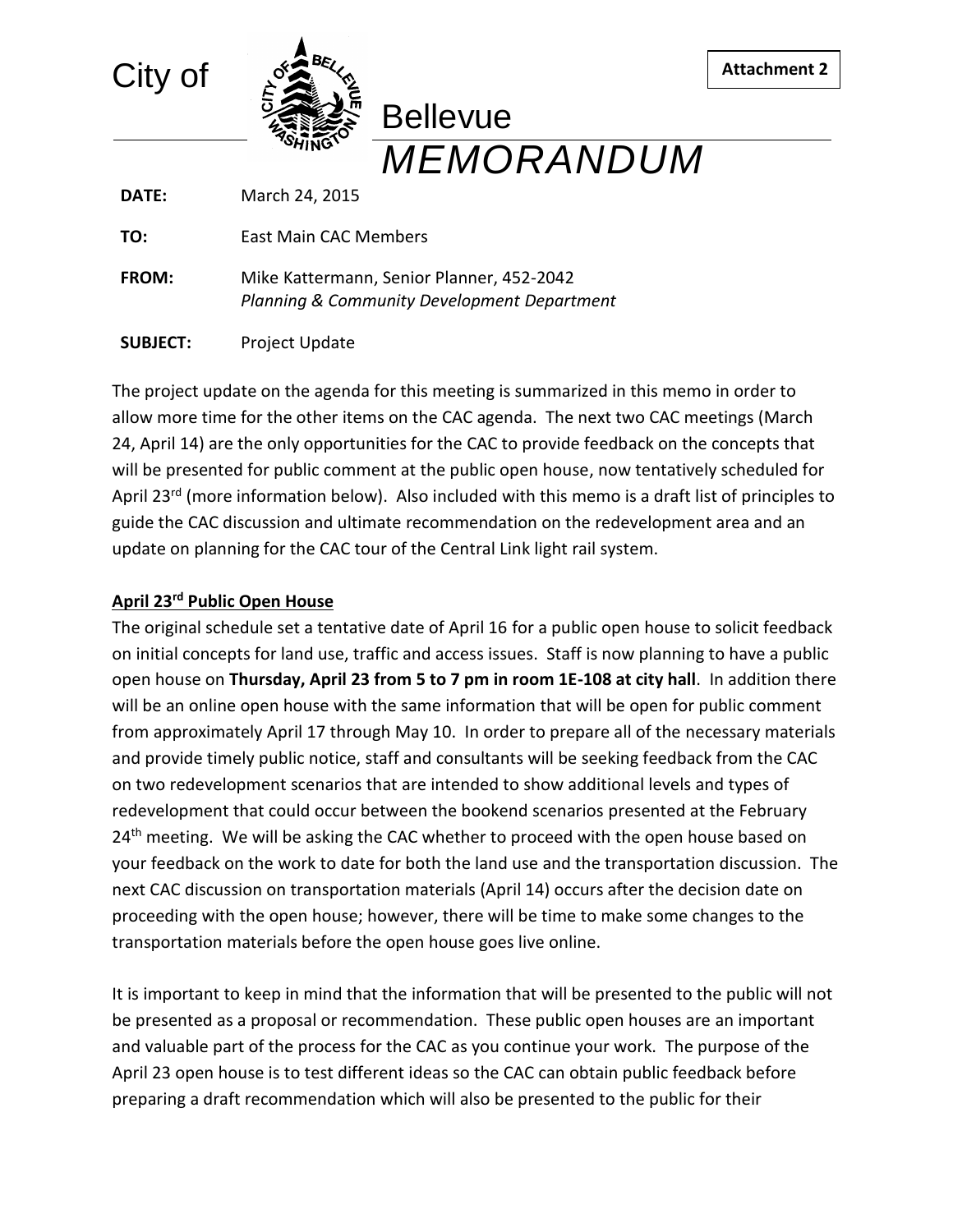CAC Memorandum 3/24/2015 Page 2

comments before the CAC prepares its final report and recommendation to the City Council. The direction staff is seeking from the CAC at this time is whether these are the ideas/concepts that you would like to test with the public.

### **Redevelopment Principles**

These are based on CAC feedback on the bookends, light rail best practices, typical TOD design practices, and the design advisory statement for the East Main station by the Light Rail Permit CAC. Please review these draft principles in preparation for the discussion about the two new scenarios that will be presented by VIA on March 24. During the presentation, VIA and city staff will be highlighting how these principles are or are not addressed through different aspects of the scenarios. We will be seeking feedback from the CAC about whether these principles capture what the CAC would like to see for redevelopment, whether some are more important than others, or if there are edits or additions that should be made. The resulting guiding principles will be used to frame the questions that will be posed to the public for the open house and to evaluate modifications or additional scenarios. The following draft principles are in no particular order:

#### Future development of the OLB properties east of 112<sup>th</sup> Avenue SE should:

- Be complementary to the neighborhood by:
	- o Providing noise attenuation to the west from I-405
	- $\circ$  Providing services that are desired by/meet the needs of the nearby neighborhoods
	- o Incorporating a significant amount of trees and green space into the development
	- o Creating an engaging, pedestrian-oriented street frontage along the east side of 112<sup>th</sup> Avenue SE from Main Street to the southern edge of the station platform
- Be complementary to Downtown by:
	- $\circ$  Continuing to reflect the distinction between Downtown and adjoining areas
	- o Focusing land use, economic development and urban form on a niche or niches not being met Downtown
- Draw people who work and live in the area to the redevelopment by:
	- o Creating an active, people-oriented environment with trees and green spaces and smaller walkable blocks
	- o Including a mix of uses and activities rather than big-box retail or a single-use corporate campus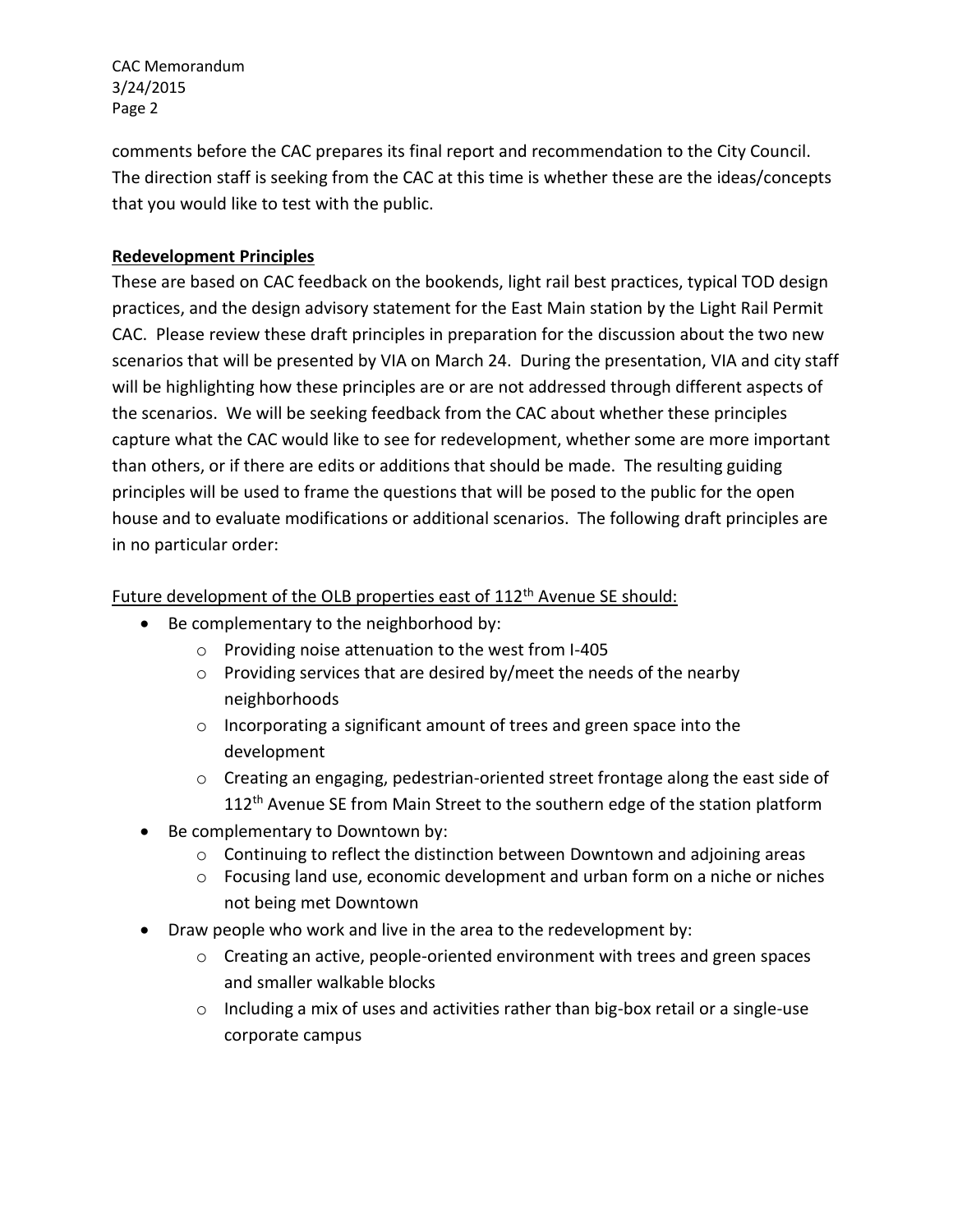CAC Memorandum 3/24/2015 Page 3

- $\circ$  Concentrating retail and other pedestrian-oriented uses closer to the northwest portion of the redevelopment area with more of an orientation to 112<sup>th</sup> Avenue SE and Main Street
- $\circ$  Locating parking in structures away from the edges of 112<sup>th</sup> Avenue SE and Main Street
- Optimize use of the station with land uses that increase potential ridership
- Optimize access to the station by people who live and work in the area and apply the principles of universal design to street and sidewalks providing access to the station
- Put "eyes on the station" for better security
- \* Encourage development of projects adjacent to light rail that exhibit following characteristics:
	- o An emphasis on being "a place, not a project"
	- o Includes housing as well as other uses
	- o Higher urban scale densities
	- o Pedestrian oriented
	- o Density tapers down to adjacent lower density communities
	- o Integrated into the station &/or neighborhood

*\*From Light Rail Permit CAC design advisory statement.*

#### **Central Link Tour**

Staff is continuing to work on an itinerary for a CAC tour of some neighborhoods along the Central Link line in Seattle. The purpose of the tour is to give the CAC an opportunity to visit transit-oriented developments, see stations in operation, and walk through some neighborhoods and commercial areas around light rail stations to see how they relate (or don't) to the stations in terms of design, access, visibility, etc. Staff time has been focused on preparing for the CAC meetings and the upcoming open house, but a draft itinerary is coming together and that will be sent out to the CAC for your feedback and to identify potential tour dates as soon as possible.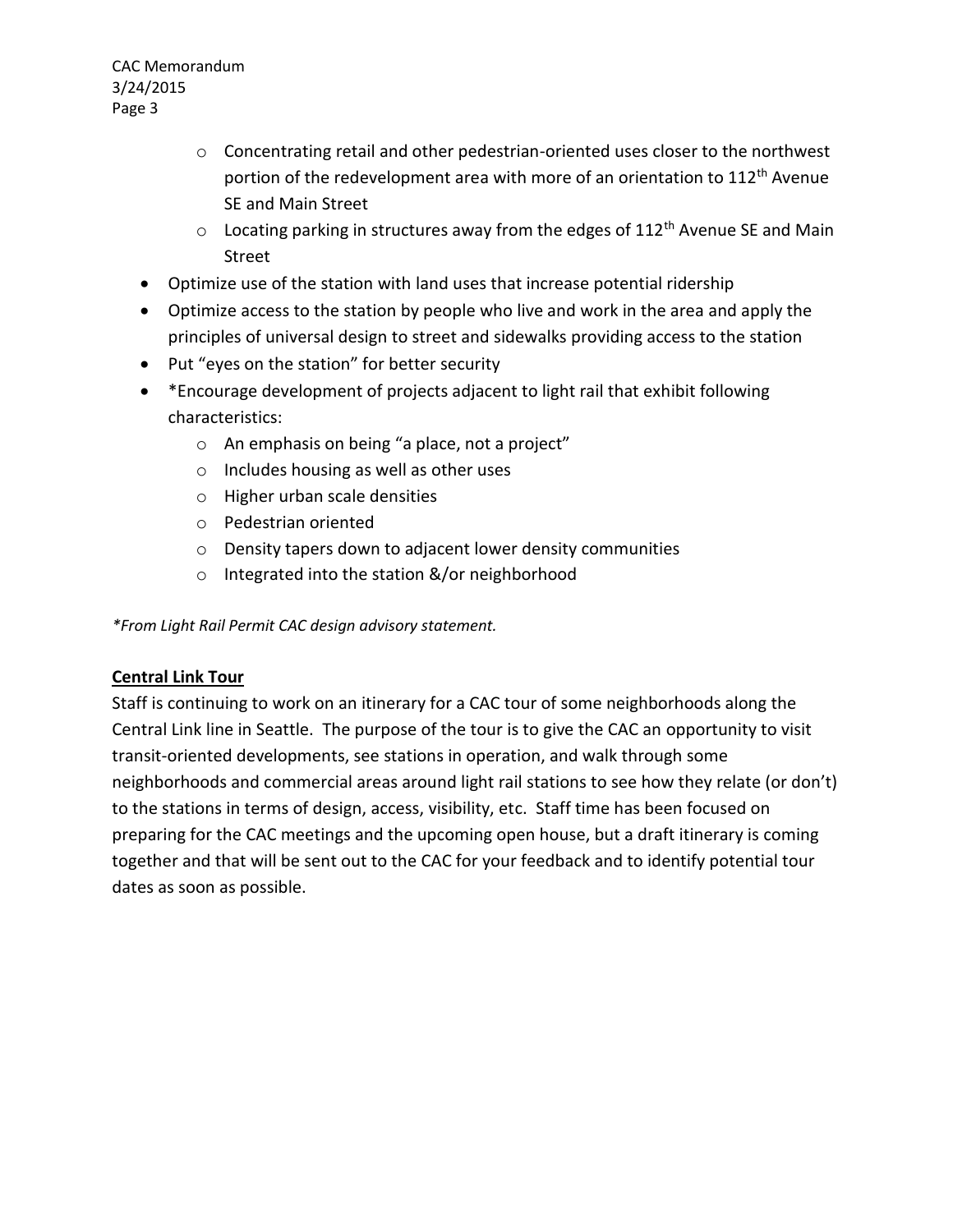

DATE: March 24, 2015

TO: East Main CAC Members

- FROM: Philip Harris, Senior Planner, (425) 452-7680, [psharris@bellevuewa.gov](mailto:psharris@bellevuewa.gov) *Transportation Department*
- SUBJECT: CAC Information Requests

At the March  $10<sup>th</sup>$ , 2015 CAC meeting members had some questions which required additional research. Questions and answers are summarized below.

### **How wide is the pathway through the Main Street Park and will it accommodate bicycles as well?**

The park at the southwest corner of Main Street and  $112<sup>th</sup>$  Avenue SE is currently undergoing final design, city staff have recommended to Sound Transit that the path through the park be designed to accommodate bicycles as it will connect the recommended 12- to 14-foot multipurpose path on the south side of Main Street with the off-street multipurpose path along the west side of 112<sup>th</sup> Avenue SE as well connecting to a neighborhood access point. At this time, the width of the pathway through the park has not been finalized.

#### **What are enhanced or exceptional crosswalks? Are they also speed bumps?**

The city's Draft Downtown Transportation Plan outlines three types of crosswalk treatments for Downtown are planned, each intended to fit the urban context: Standard; Enhanced; and Exceptional.

#### Standard crosswalk/intersection:

In Downtown Bellevue the current standard crosswalk design consists of 2 parallel white bars that are spaced 8-feet between the inside of the stripes.

# Enhanced crosswalk/intersection:

Crosswalks at certain intersections warrant some enhancement beyond the standard. Enhanced crosswalks are designated for intersections where high numbers of both pedestrians and vehicles are expected, and where the urban design treatment along the street could be carried through the intersection.

The design tools to create an enhanced crosswalk include: wider than standard to accommodate a large number of pedestrians and provide a buffer from vehicles; wayfinding at corners; weather protection at corners; special paving treatment or striping across the street; and curb bump outs or tighter radius to shorten crossing distance, calm traffic and provide pedestrian queuing areas.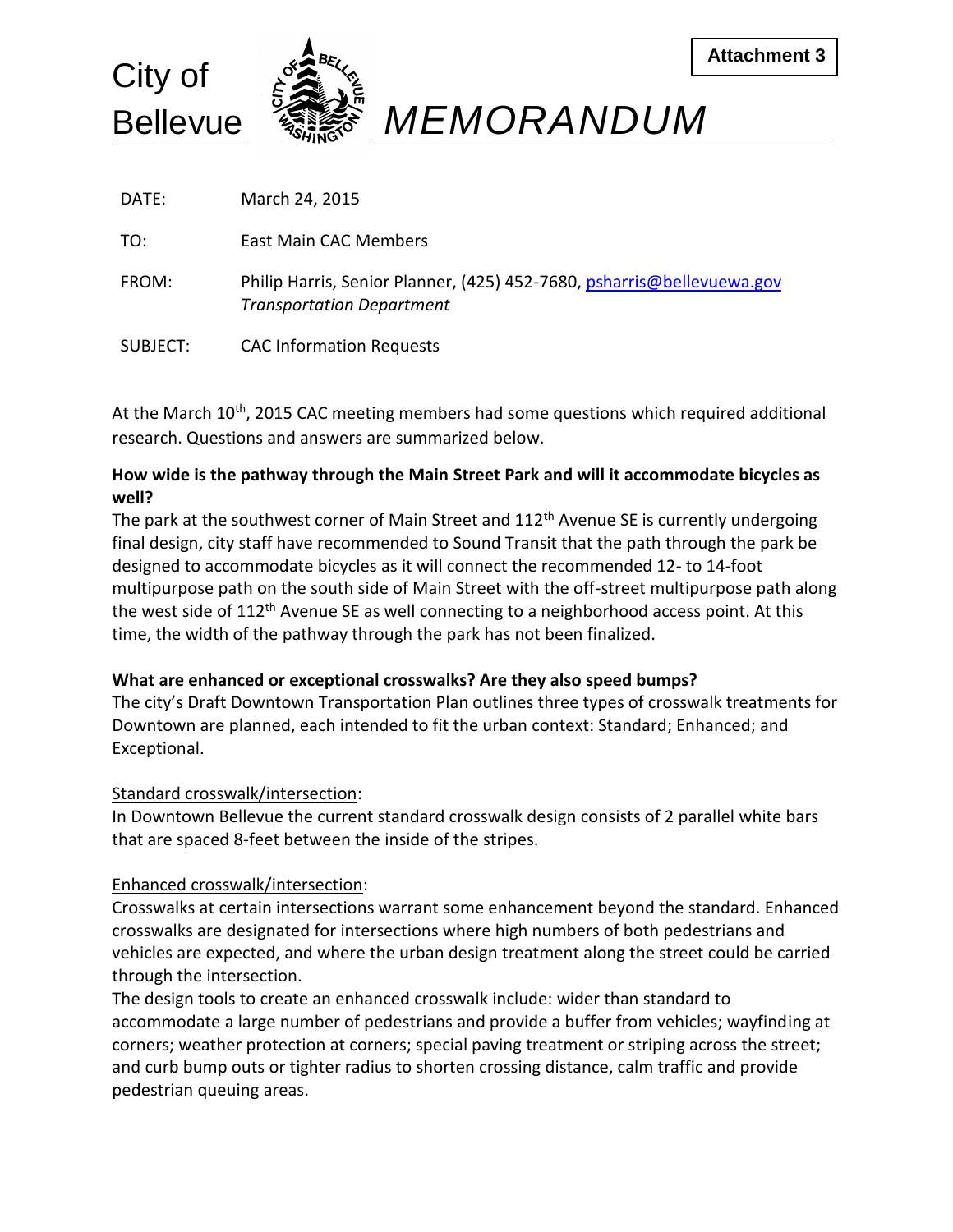In the East Main station study area the candidates for enhanced crosswalk/intersection treatment are Main Street and  $112<sup>th</sup>$  Avenue NE/SE and NE  $2<sup>nd</sup>$  Street and  $110<sup>th</sup>$  Avenue NE.

### Exceptional crosswalk/intersection:

The Downtown Bellevue Streetscape Design Guidelines (December 2010) refers to "celebrated intersections" where the pedestrian is provided a very appealing place to walk across the street. For the Downtown Transportation Plan, staff considered additional guidance from adopted code and community input to identify other crosswalk locations suitable for "exceptional" treatment. Candidate intersections for exceptional treatment are those along the Pedestrian Corridor (NE 6<sup>th</sup> Street at 110<sup>th</sup> Ave NE, 108<sup>th</sup> Ave NE, 106<sup>th</sup> Ave NE and Bellevue Way), in Old Bellevue across Main Street, and at the 102<sup>nd</sup> Ave NE @ NE 1<sup>st</sup> Street entrance to the Downtown Park. Exceptional intersections may incorporate design components of an Enhanced intersection, and may also include a pedestrian scramble signal phase, raised crossings; and landmark freestanding wayfinding.

*Source: Draft Downtown Transportation Plan: Final Report*

Crosswalks do not typically act as speed bumps although in some cases they can be part of a "speed table" where the crosswalk is raised to have a flat area level with the adjacent sidewalk which increases pedestrian visibility and can also reduce traffic speeds.

#### **Which properties on Main Street are being taken by Sound Transit?**

For the light rail project, Sound Transit will be taking all of the properties on the south side of Main Street between  $110^{th}$  Place SE and  $112^{th}$  Avenue SE as well as the property on the northeast corner of Main Street and 110<sup>th</sup> Avenue NE.

#### **Will the "kiss and ride" drop off zones be on both sides of 112th Avenue SE?**

Yes, the drop-off zones (Sound Transit is not calling these particular zones "Kiss and ride") will be on both sides of 112<sup>th</sup> Avenue SE. Both of the drop-off zones will be pull-outs from the regular traffic lanes, the southbound one will be adjacent to the ticket vending area towards the northern end of the station and will have space for up to three cars and a maintenance vehicle (for station cleaning). The northbound drop-off zone will be located across 112<sup>th</sup> Ave south of the new signalized crosswalk and the existing Hilton hotel driveway and will have space for up to three cars.

#### **Will the existing park and ride on SE 8th St adjacent to I-405, change in the future?**

The park and ride facility lies within the I-405 right-of-way; in the near term it is expected that it will remain. In the long term, the Washington State Department of Transportation has plans for the future expansion of the freeway, although the timeline for the expansion is uncertain, when or if the expansion takes place then the park and ride will be removed.

#### **What is the future use of Surrey Downs Park?**

The Surrey Downs Park will go from being a community park to a neighborhood park. The change in designation will see the removal of the ballfields and passive uses rather than programmed activities such as little league games in the park. The new park design also sees the removal of the District Court and a reduction in the number of parking spaces at the park.